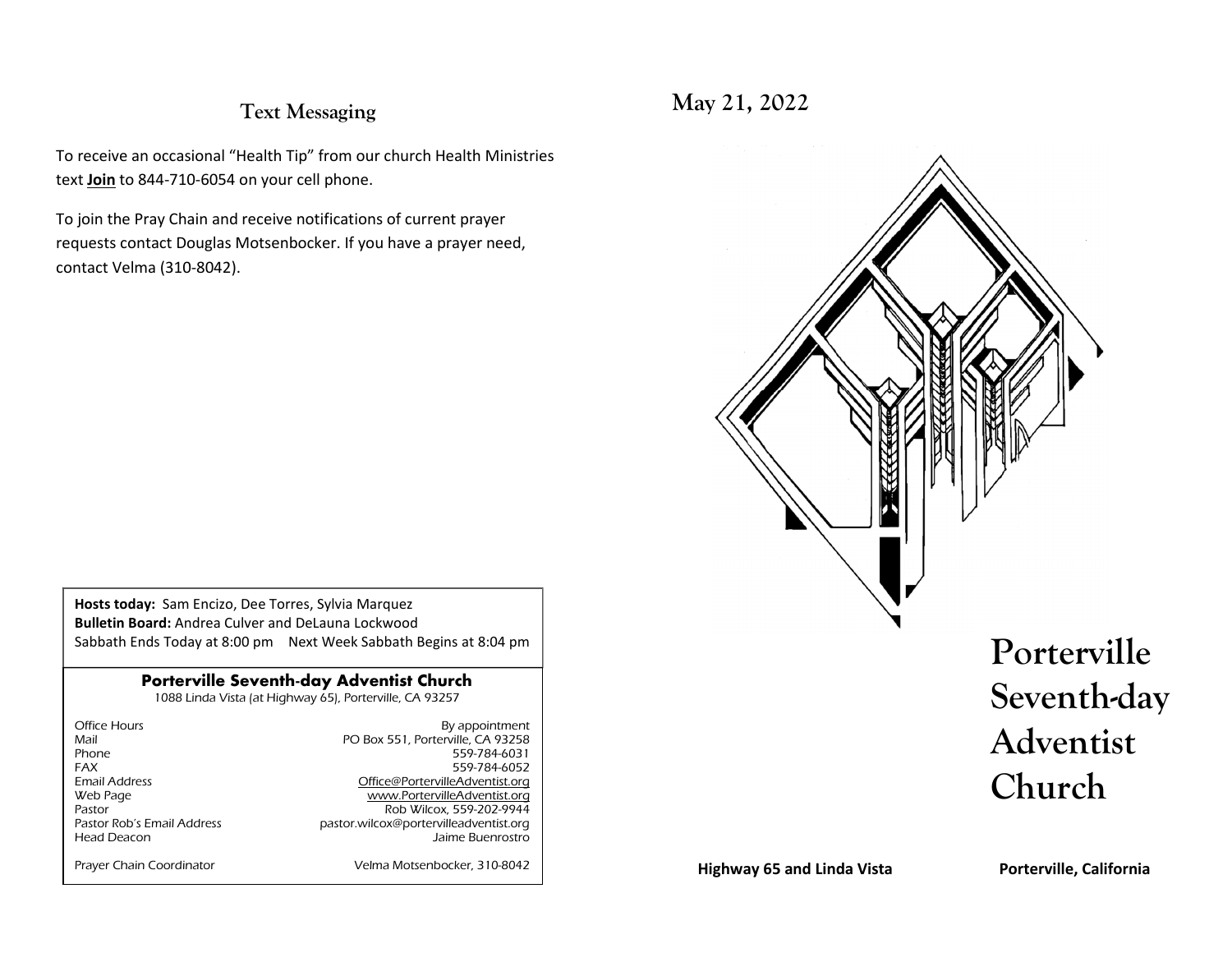# **We Gather to WorshipMay 21, 2022**

**10:45 am** 

**Welcome/Praise Time** Aaron Pozo

**Announcements/Community Building**Aaron Pozo

**Musical Meditation** 

**Invocation** Ken Speer

**Hymn of Praise #596 "Look for the Waymarks"**

**Scripture Reading: John 3:14-21** Lori Pozo

> **Worship in Prayer** Oscar Bravo

**Children's Offering** Aaron Pozo

**Worship in Giving: Local Church Budget**Oscar Bravo

> **Special Music** Stephanie Walters

**Worship in the Word: "Sola Fide"**Ken Speer

> **Benediction** Ken Speer

# **Welcome to the Seventh-day Adventist Church in Porterville**

**Sabbath School Bible Discussion**

**9:30 a.m.**

**Series Title: Genesis**

 This week: Lesson 8 "The Promise" Nex week: Lesson 9 "Jacob the Supplanter"

**Adult class is in the Sanctuary.** 

# **Calendar this Week**

Sunday, May 22

 7:00 am Veteran's Park Walk with Friends 10:00 am Softball Practice, Buckley Elementary School

Wednesday, May 25

Next Sabbath, May 28 9:30 am Sabbath School 10:45 am Morning Worship 1:00 pm Zalud Park Picnic

6:30 pm Prayer Meeting